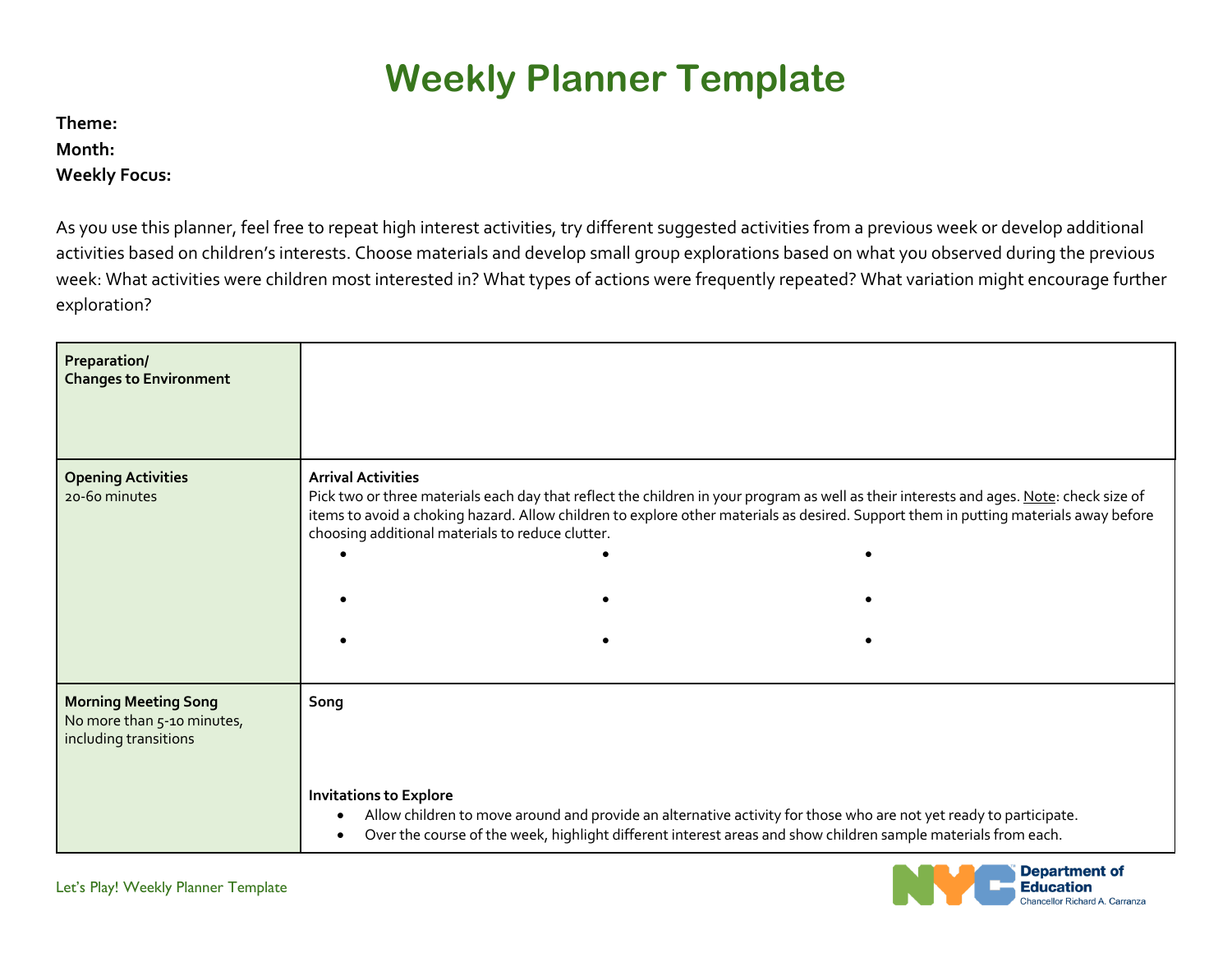|                                                                                                                                                                                                                                                                                   | Describe small group activities for the day and show materials as needed.<br>$\bullet$<br>Tell children where each member of the teaching team will begin Choice Time. On the visual schedule, attach photos of the<br>$\bullet$<br>Interest Areas that are available or "open" each day. Let children choose where they want to play and accompany them to<br>interest areas.<br>Infants/toddlers: Invite them to join the meeting and offer a lap to sit on or a space next to a member of the teaching team to<br>$\bullet$<br>support their participation.                                                                                                                                                                                                                                                                                                                                                                                                                                                                                                                                                                                                                                                                                                                            |
|-----------------------------------------------------------------------------------------------------------------------------------------------------------------------------------------------------------------------------------------------------------------------------------|-------------------------------------------------------------------------------------------------------------------------------------------------------------------------------------------------------------------------------------------------------------------------------------------------------------------------------------------------------------------------------------------------------------------------------------------------------------------------------------------------------------------------------------------------------------------------------------------------------------------------------------------------------------------------------------------------------------------------------------------------------------------------------------------------------------------------------------------------------------------------------------------------------------------------------------------------------------------------------------------------------------------------------------------------------------------------------------------------------------------------------------------------------------------------------------------------------------------------------------------------------------------------------------------|
| <b>AM Choice Time</b><br>60 minutes<br>Pick 3 interest areas for AM and 3<br>different interest areas for PM.<br>Allow children to explore other<br>areas or materials based on their<br>interests or needs.<br>Art/Writing<br><b>Blocks/Construction</b><br><b>Dramatic Play</b> | <b>Choice Time Tips</b><br>Choose materials that reflect the children in your program as well as their interests and abilities.<br>Include some materials or activities that support the weekly focus.<br>See Interest Areas (Appendix) for a list of suggested materials. Rotate materials regularly. Note: check size of items to avoid a<br>$\bullet$<br>choking hazard.<br>Add photos of the children to different interest areas for children to incorporate into their play.<br>$\bullet$<br>Give children the opportunity to follow their own interests and explore materials freely. Allow children to explore other<br>$\bullet$<br>materials as desired.<br>Support them in putting materials away before choosing additional materials to reduce clutter.<br>$\bullet$<br>Support children's exploration by sitting alongside them and joining in conversations about what they are doing. Follow<br>$\bullet$<br>children's lead and share ideas for expanding their play if needed.<br>Look for opportunities to connect children's play to the weekly focus and to their own lives.<br>$\circ$<br>Encourage children to problem-solve as needed.<br>$\circ$<br>Consider inviting children to think of additional roles to expand play as they act out scenarios.<br>$\circ$ |
| Library                                                                                                                                                                                                                                                                           | Art/Writing                                                                                                                                                                                                                                                                                                                                                                                                                                                                                                                                                                                                                                                                                                                                                                                                                                                                                                                                                                                                                                                                                                                                                                                                                                                                               |
| Math/Manipulatives                                                                                                                                                                                                                                                                |                                                                                                                                                                                                                                                                                                                                                                                                                                                                                                                                                                                                                                                                                                                                                                                                                                                                                                                                                                                                                                                                                                                                                                                                                                                                                           |
| Sand/Water/Sensory                                                                                                                                                                                                                                                                |                                                                                                                                                                                                                                                                                                                                                                                                                                                                                                                                                                                                                                                                                                                                                                                                                                                                                                                                                                                                                                                                                                                                                                                                                                                                                           |
| Science/Discovery                                                                                                                                                                                                                                                                 |                                                                                                                                                                                                                                                                                                                                                                                                                                                                                                                                                                                                                                                                                                                                                                                                                                                                                                                                                                                                                                                                                                                                                                                                                                                                                           |
| <b>AM Small Group Activity</b><br>Note: Small Group takes place<br>during Choice Time. Individual<br>participation time will vary based<br>on children's interests.                                                                                                               | <b>Blocks/Construction</b><br>Unit blocks, homemade blocks, and/or foam blocks                                                                                                                                                                                                                                                                                                                                                                                                                                                                                                                                                                                                                                                                                                                                                                                                                                                                                                                                                                                                                                                                                                                                                                                                            |
|                                                                                                                                                                                                                                                                                   | <b>Infant and Toddlers:</b><br>Provide infants and toddlers with age appropriate blocks. If the infants and toddlers are more interested in knocking down<br>$\bullet$<br>structures than in building them up, offer them a separate space or time to explore blocks in their own way. Invite older<br>children to create structures for younger children to knock down.                                                                                                                                                                                                                                                                                                                                                                                                                                                                                                                                                                                                                                                                                                                                                                                                                                                                                                                  |

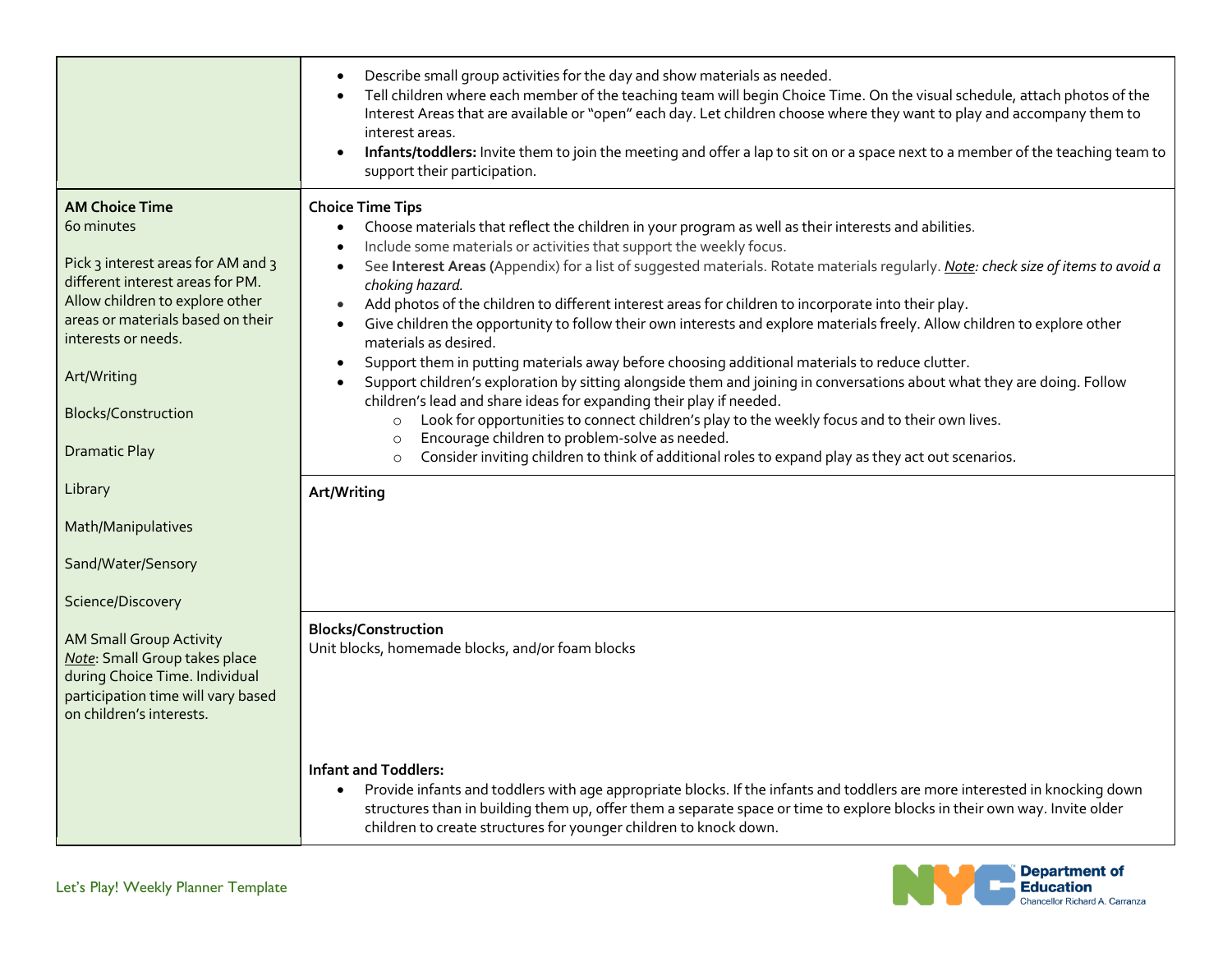| <b>Dramatic Play</b>                                          |                                                                                                      |           |                                                                                                                                      |
|---------------------------------------------------------------|------------------------------------------------------------------------------------------------------|-----------|--------------------------------------------------------------------------------------------------------------------------------------|
|                                                               |                                                                                                      |           |                                                                                                                                      |
|                                                               |                                                                                                      |           |                                                                                                                                      |
|                                                               |                                                                                                      |           |                                                                                                                                      |
| Library<br>children's interests. See Book List for more ideas |                                                                                                      |           | Choose books related to the weekly focus. Offer additional books that reflect the children in your program as well as those based on |
| <b>Examples:</b>                                              |                                                                                                      |           |                                                                                                                                      |
|                                                               |                                                                                                      |           |                                                                                                                                      |
|                                                               |                                                                                                      |           |                                                                                                                                      |
|                                                               |                                                                                                      |           |                                                                                                                                      |
| <b>Math/Manipulatives</b>                                     | Select materials so children can explore various math concepts as well as develop fine motor skills. |           |                                                                                                                                      |
| $\bullet$                                                     |                                                                                                      | $\bullet$ |                                                                                                                                      |
|                                                               |                                                                                                      |           |                                                                                                                                      |
|                                                               |                                                                                                      |           |                                                                                                                                      |
|                                                               |                                                                                                      |           |                                                                                                                                      |
| Sand/Water/Sensory                                            |                                                                                                      |           |                                                                                                                                      |
|                                                               |                                                                                                      |           |                                                                                                                                      |
|                                                               |                                                                                                      |           |                                                                                                                                      |
|                                                               |                                                                                                      |           |                                                                                                                                      |
|                                                               |                                                                                                      |           |                                                                                                                                      |
|                                                               |                                                                                                      |           |                                                                                                                                      |

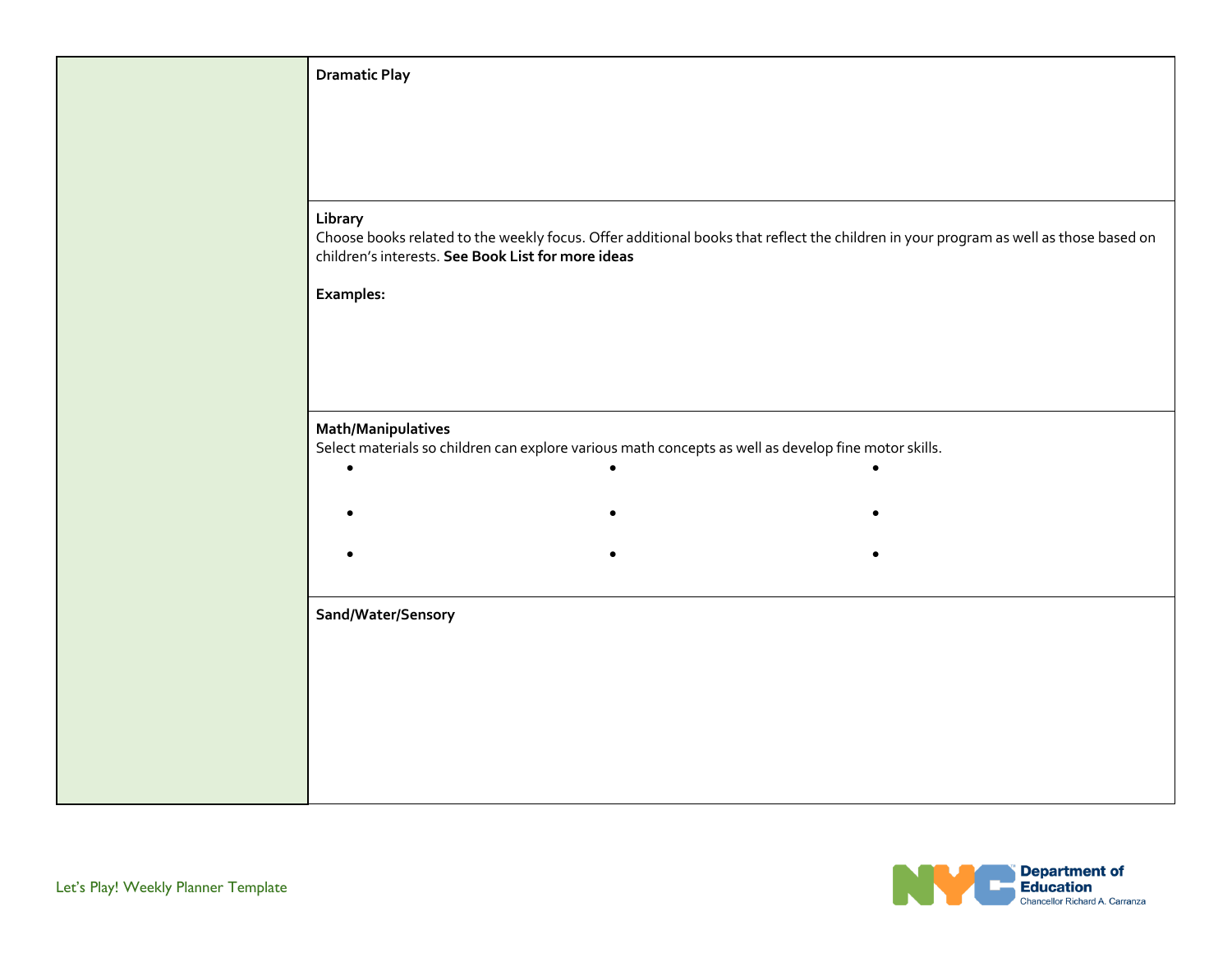|                                                                | Science/Discovery                                                                                                                                                                                                                                                                                                                                                                                                                                                                        |
|----------------------------------------------------------------|------------------------------------------------------------------------------------------------------------------------------------------------------------------------------------------------------------------------------------------------------------------------------------------------------------------------------------------------------------------------------------------------------------------------------------------------------------------------------------------|
|                                                                |                                                                                                                                                                                                                                                                                                                                                                                                                                                                                          |
|                                                                | <b>AM Small Group Exploration</b><br>Plan hands-on activities related to the weekly focus that allow children to be creative and explore their own ideas. Let children know<br>that they can all have a chance to participate. Allow children to opt out of an activity and offer another opportunity to try it later on.<br>Give children enough time to thoroughly enjoy the experience so that they don't feel rushed. Adapt activities as needed to include<br>infants and toddlers. |
| <b>AM Music and Movement</b><br>10 minutes                     | Choose songs and activities to build a sense of community and to develop fine and gross motor skills. End with a quiet song,<br>fingerplay or movement activity. Adults can dance with infants/toddlers so they can participate.                                                                                                                                                                                                                                                         |
|                                                                | <b>Suggested Songs:</b>                                                                                                                                                                                                                                                                                                                                                                                                                                                                  |
|                                                                | Activities (choose based on children's interests):                                                                                                                                                                                                                                                                                                                                                                                                                                       |
| AM Story Time and Books for the<br><b>Week</b><br>5-10 minutes | Choose books related to the weekly focus. Offer additional books that reflect the children in your program as well as those based on<br>children's interests. See Book List for more ideas<br><b>Suggested Books:</b>                                                                                                                                                                                                                                                                    |
| Let's Play! Weekly Planner Template                            | <b>Department of</b><br><b>Education</b><br><b>Chancellor Richard A. Carranza</b>                                                                                                                                                                                                                                                                                                                                                                                                        |

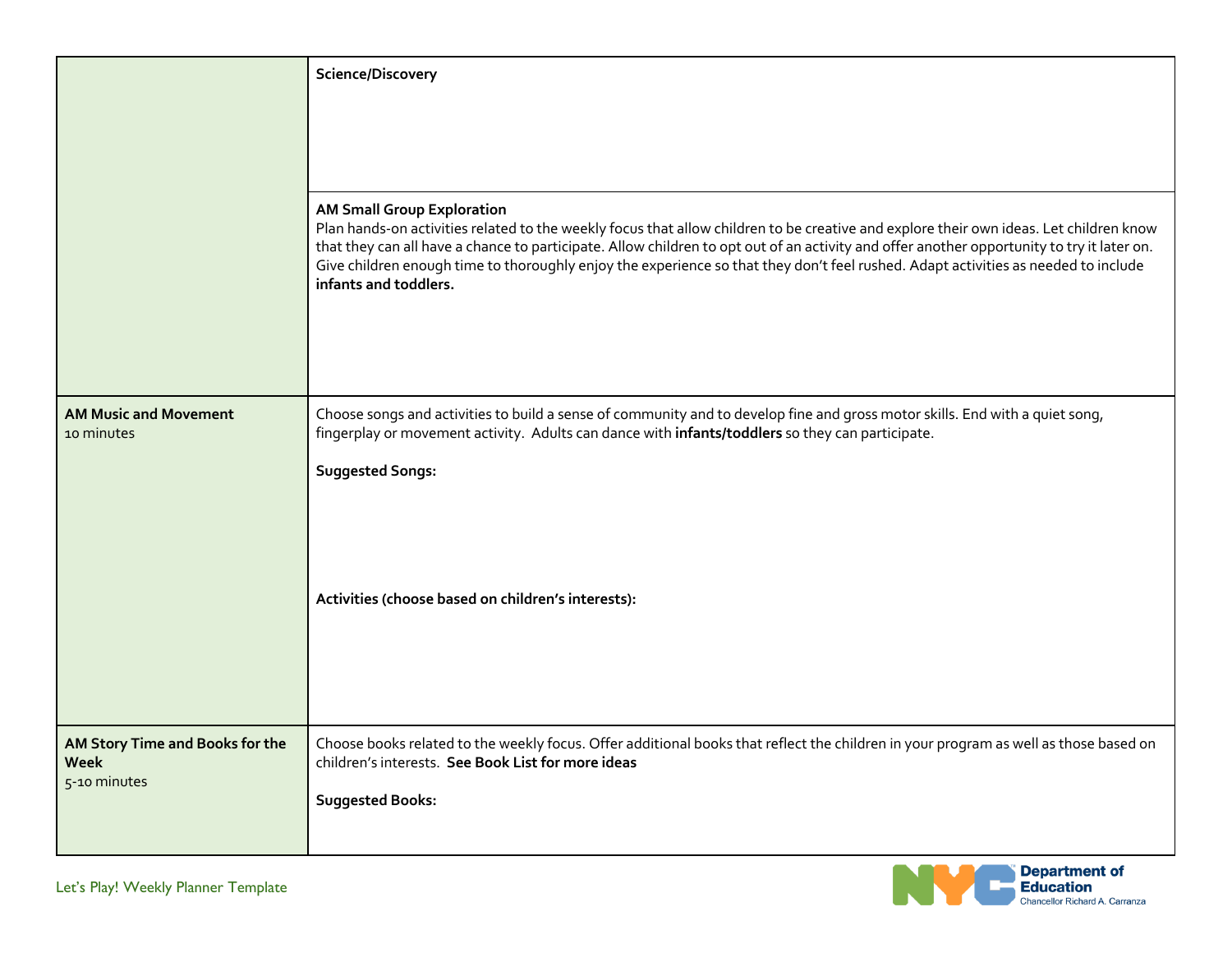| <b>Outdoor Play</b><br>60 minutes                                                                                                                                                                                                                  | Go outside daily as weather permits. Give children the opportunity to engage in self-led play as well as group activities. Allow children<br>to explore materials freely.<br><b>Suggested Activities:</b>             |
|----------------------------------------------------------------------------------------------------------------------------------------------------------------------------------------------------------------------------------------------------|-----------------------------------------------------------------------------------------------------------------------------------------------------------------------------------------------------------------------|
|                                                                                                                                                                                                                                                    | Additional Materials: bubbles, sidewalk chalk, balls, push/pull toys, ride-on toys, blankets for infants to lie on.                                                                                                   |
| <b>PM Story Time</b><br>5 minutes, transitioning to nap/rest<br>time                                                                                                                                                                               | Choose books related to the weekly focus. Offer additional books that reflect the children in your program as well as those based on<br>children's interests. See Book List for more ideas<br><b>Suggested Books:</b> |
| <b>PM Choice Time</b><br>30-60 minutes, depending upon<br>length of opening activities<br>Pick 3 interest areas for AM and 3<br>different interest areas for PM.<br>Allow children to explore other areas<br>or materials based on their interests | Art/Writing See AM choice time for ideas.                                                                                                                                                                             |
| or needs<br>Art/Writing                                                                                                                                                                                                                            | Blocks/Construction See AM choice time for ideas.                                                                                                                                                                     |

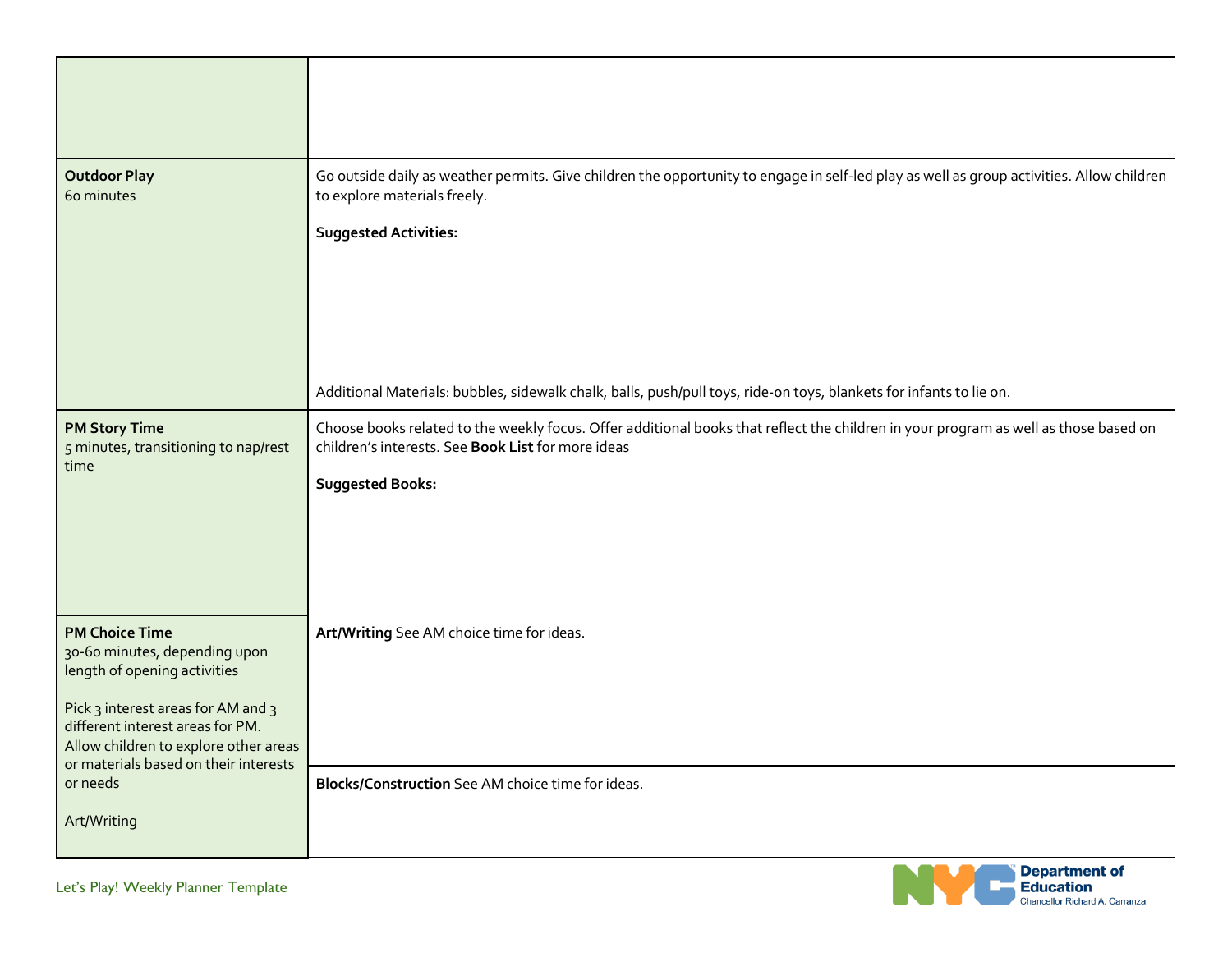| <b>Blocks/Construction</b>                                                                                                                                     |                                                  |
|----------------------------------------------------------------------------------------------------------------------------------------------------------------|--------------------------------------------------|
| <b>Dramatic Play</b>                                                                                                                                           |                                                  |
| Library                                                                                                                                                        |                                                  |
| Math/Manipulatives                                                                                                                                             | Dramatic Play See AM choice time for ideas.      |
| Sand/Water/Sensory                                                                                                                                             |                                                  |
| Science/Discovery                                                                                                                                              |                                                  |
| PM Small Group Exploration<br>Note: Small Group takes place<br>during Choice Time. Individual<br>participation time will vary based on<br>children's interests | Library See AM choice time for ideas.            |
|                                                                                                                                                                | Math/Manipulatives See AM choice time for ideas. |
|                                                                                                                                                                |                                                  |
|                                                                                                                                                                | Sand/Water/Sensory See AM choice time for ideas. |
|                                                                                                                                                                |                                                  |
|                                                                                                                                                                | Science/Discovery See AM choice time for ideas.  |
|                                                                                                                                                                |                                                  |

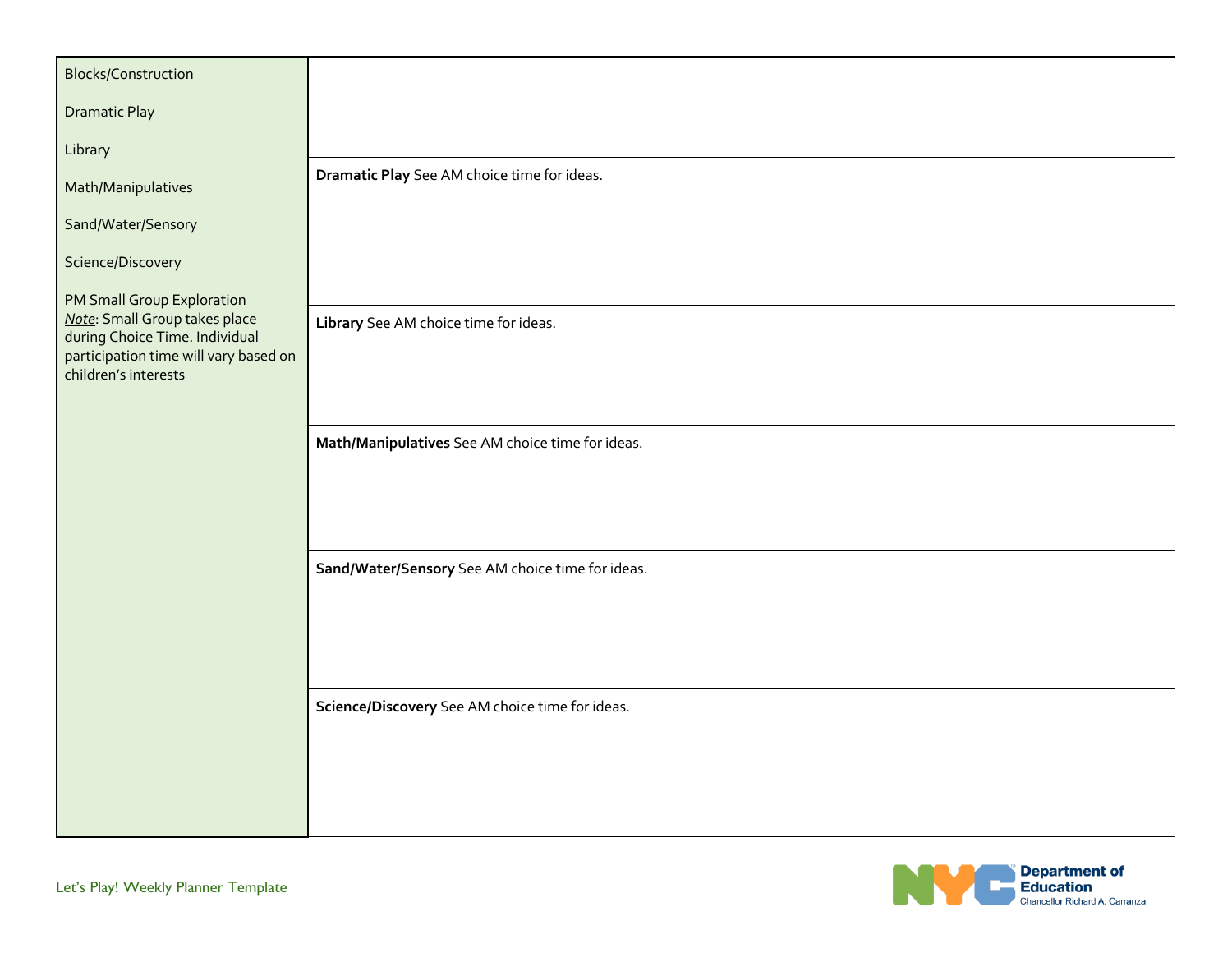|                                            | <b>PM Small Group Exploration</b><br>Plan hands-on activities related to the weekly focus that allow children to be creative and explore their own ideas. Let children know<br>that they can all have a chance to participate. Allow children to opt out of an activity and offer another opportunity to try it later on.<br>Give children enough time to thoroughly enjoy the experience so that they don't feel rushed. Adapt activities as needed to include<br>infants and toddlers. |
|--------------------------------------------|------------------------------------------------------------------------------------------------------------------------------------------------------------------------------------------------------------------------------------------------------------------------------------------------------------------------------------------------------------------------------------------------------------------------------------------------------------------------------------------|
| <b>PM Music and Movement</b><br>10 minutes | Choose songs and activities to build a sense of community and to develop fine and gross motor skills. End with a quiet song,<br>fingerplay or movement activity. Adults can dance with infants/toddlers so they can participate.<br><b>Suggested Songs: (See Song Cards)</b><br>Activities (choose based on children's interests):                                                                                                                                                       |